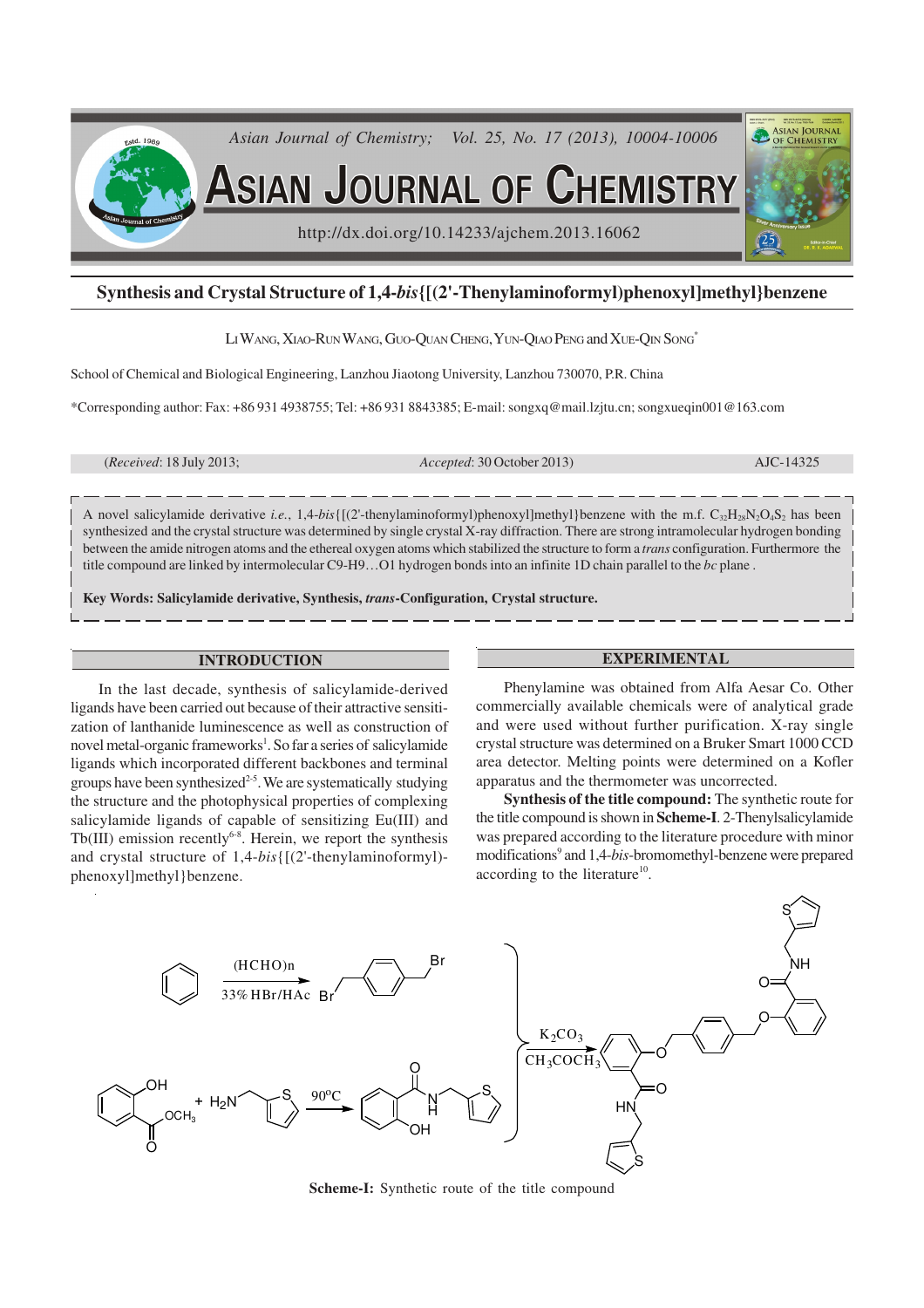To a solution of 2-thenylsalicylamide ( 2.33g, 10.5 mmol) in dry acetone was added 1.52 g (11 mmol) dried  $K_2CO_3$  and the mixture was stirred for 0.5 h at room temperature, then 1.32 g (5 mmol) 1,4-*bis*-bromomethyl-benzene in 20 mL of dry acetone was added dropwise in 0.5 h and the resulting solution stirred and heated to reflux for 24 h. After cooling down, inorganic salts were separated by filtration and the solvent removed from the filtrate under reduced pressure. The

| TABLE-1                             |                                                            |  |  |  |  |
|-------------------------------------|------------------------------------------------------------|--|--|--|--|
| <b>CRYSTAL DATA AND STRUCTURE</b>   |                                                            |  |  |  |  |
| REFINEMENT FOR THE TITLE COMPOUND   |                                                            |  |  |  |  |
| Empirical formula                   | $C_{3}H_{28}N_{2}O_{4}S_{2}$                               |  |  |  |  |
| Formula weight                      | 564.91                                                     |  |  |  |  |
| Temperature $(K)$                   | 296(2)                                                     |  |  |  |  |
| Wavelength (Å)                      | 0.71073                                                    |  |  |  |  |
| Crystal system                      | monoclinic                                                 |  |  |  |  |
| Space group                         | P2/c                                                       |  |  |  |  |
| Cell dimensions, (A, deg)           | $a = 10.0826(17)$ , $b = 17.546(3)$ ,<br>$c = 8.2262(14),$ |  |  |  |  |
|                                     | $\alpha$ = 90, $\beta$ = 107.244(3), $\gamma$ = 90         |  |  |  |  |
| Volume $(A^3)$                      | 1389.9(4)                                                  |  |  |  |  |
| Z                                   | $\overline{2}$                                             |  |  |  |  |
| Density (calculated) $(mg/m3)$      | 1.3498                                                     |  |  |  |  |
| Absorption coefficient $(mm-1)$     | 0.218                                                      |  |  |  |  |
| $F_{\alpha 00}$                     | 593.1083                                                   |  |  |  |  |
| Index ranges                        | $-13 \le h \le 7, -23 \le k \le 22,$                       |  |  |  |  |
|                                     | $-10 \le l \le 10$                                         |  |  |  |  |
| $\theta$ (°)                        | $2.11 - 25.00$                                             |  |  |  |  |
| Reflections collected/unique        | 2425/1740                                                  |  |  |  |  |
|                                     | 2425/1/250                                                 |  |  |  |  |
| Data/restraints/parameters          |                                                            |  |  |  |  |
| Independent reflections $(R_{int})$ | 0.0352                                                     |  |  |  |  |
| Goodness of fit indicator           | 1.0726                                                     |  |  |  |  |
| Final R indices $[I > 2\sigma(I)]$  | $R1 = 0.0405$ , $wR^2 = 0.0988$                            |  |  |  |  |
| R indices (all data)                | $R1 = 0.0601$ , w $R^2 = 0.0988$                           |  |  |  |  |

crude product was recrystallized with ethyl acetate to give a white solid 2.43 g, Yield 86 %, m.p. 175-176 °C.

The title compound (0.057 g, 0. 1 mmol) was dissolved in ethyl acetate (10 mL) and sealed for crystallization at room temperature. After about 2 weeks colourless crystals suitable for analysis were obtained.

**X-Ray structure determination:** The single crystal of the title compound with the approximate dimensions of 0.15  $mm \times 0.10 \,mm \times 0.08 \,mm$  was placed on a Bruker Smart 1 000 CCD area detector. The reflections were collected using a graphite monochromated MoK<sub>α</sub> radition ( $\lambda = 0.71073$  Å) at 296 (2) K. The structure was solved by using the program SHELXL-97 and Fourier difference techniques and refined by the full-matrix least-squares method on  $F^2$ . All non-hydrogen atoms were subjected to anisotropic refinement and all hydrogen atoms were added in idealized positions and refined isotropically. Crystal data and details of the refinement are summarized in Table-1, representative bond lengths (Å) and angles (°) are presented in Table-2. CCDC reference numbers 950108.

#### **RESULTS AND DISCUSSION**

X-ray crystallographic analysis revealed the crystal structure of the title compound. The structure is shown in Fig. 1. It is worth noting that there are strong intramolecular hydrogen bonding between the amide nitrogen atoms and the etheric oxygen atoms with  $O2...N1$  separations ca. 2.815 Å and N1-H1…O2 angles averaging 134.3° which stabilized the structure to form a *trans* configuration (Fig. 2). Furthermore, the title compound are linked by intermolecular C9-H9…O1 hydrogen bonds into an infinite 1D chain parallel to the *bc* plane, as illustrated in Fig. 3 and hydrogen bonds data are summarized in Table-3.

| TABLE-2<br>SELECTED BOND LENGTHS (Å) AND ANGLES (°) FOR THE TITLE COMPOUND                                       |                    |                  |                                                                                                                               |                                        |            |  |  |
|------------------------------------------------------------------------------------------------------------------|--------------------|------------------|-------------------------------------------------------------------------------------------------------------------------------|----------------------------------------|------------|--|--|
| Bond                                                                                                             | Lengths            | <b>Bond</b>      | Lengths                                                                                                                       | <b>Bond</b>                            | Lengths    |  |  |
| $O(2)$ -C(5)                                                                                                     | 1.365(2)           | $C(11)-O(1)$     | 1.228(2)                                                                                                                      | $C(6)-C(7)$                            | 1.382(3)   |  |  |
| $O(2)$ - $C(4)$                                                                                                  | 1.439(2)           | $C(11)-C(10)$    | 1.498(3)                                                                                                                      | $C(8)-C(7)$                            | 1.371(3)   |  |  |
| $N(1)-C(11)$                                                                                                     | 1.334(2)           | $C(9)$ - $C(10)$ | 1.395(3)                                                                                                                      | $C(13)-C(12)$                          | 1.490(3)   |  |  |
| $N(1)-C(12)$                                                                                                     | 1.447(3)           | $C(9)$ - $C(8)$  | 1.375(3)                                                                                                                      | $C(13)-C(14)$                          | 1.362(15)  |  |  |
| $C(5)$ - $C(10)$                                                                                                 | 1.402(2)           | $C(2)-C(4)$      | 1.498(3)                                                                                                                      | $C(13) - S(1)$                         | 1.685(4)   |  |  |
| $C(5)-C(6)$                                                                                                      | 1.384(3)           | $C(2)-C(1)$      | 1.368(3)                                                                                                                      | $C(16)-C(15)$                          | 1.320(3)   |  |  |
| $C(1)-C(3)$                                                                                                      | 1.381(3)           | $C(2)-C(3)$      | 1.365(3)                                                                                                                      | $C(16) - S(1)$                         | 1.647(5)   |  |  |
| $C(15)-C(14)$                                                                                                    | 1.493(17)          |                  |                                                                                                                               |                                        |            |  |  |
|                                                                                                                  | Bond               | Angles           |                                                                                                                               | Bond                                   | Angles     |  |  |
| $C(4)-O(2)-C(5)$<br>$C(12)-N(1)-C(11)$<br>$C(10)-C(5)-O(2)$<br>$C(6)-C(5)-O(2)$                                  |                    | 121.26(15)       |                                                                                                                               |                                        | 120.2(2)   |  |  |
|                                                                                                                  |                    | 120.64(18)       | $C(7)$ -C(6)-C(5)<br>$C(7)$ -C(8)-C(9)<br>$C(8)-C(7)-C(6)$<br>$C(14)-C(13)-C(12)$<br>$S(1)-C(13)-C(12)$<br>$S(1)-C(13)-C(14)$ |                                        | 119.6(2)   |  |  |
|                                                                                                                  |                    | 116.32(16)       |                                                                                                                               |                                        | 120.3(2)   |  |  |
|                                                                                                                  |                    | 123.09(17)       |                                                                                                                               |                                        | 128.6(7)   |  |  |
| $C(6)-C(5)-O(10)$                                                                                                |                    | 120.58(17)       |                                                                                                                               |                                        | 120.9(2)   |  |  |
| $O(1)$ -C $(11)$ -N $(1)$<br>$C(10)-C(11)-N(1)$<br>$C(10)-C(11)-O(1)$<br>$C(8)-C(9)-C(10)$<br>$C(11)-C(10)-C(5)$ |                    | 120.60(19)       |                                                                                                                               |                                        | 110.4(7)   |  |  |
|                                                                                                                  |                    | 118.73(16)       |                                                                                                                               |                                        | 119.5(3)   |  |  |
|                                                                                                                  |                    | 120.66(17)       | $S(1)$ -C(16)-C(15)<br>$C(14)-C(15)-C(16)$                                                                                    |                                        | 104.6(6)   |  |  |
|                                                                                                                  |                    | 122.0(2)         |                                                                                                                               | $C(13)-C(12)-N(1)$<br>$C(2)-C(4)-O(2)$ | 111.38(18) |  |  |
|                                                                                                                  |                    | 126.28(16)       |                                                                                                                               |                                        | 105.40(16) |  |  |
|                                                                                                                  | $C(9)$ -C(10)-C(5) | 117.36(18)       | $C(3)-C(1)-C(2)$                                                                                                              |                                        | 121.4(2)   |  |  |
|                                                                                                                  | $C(9)-C(10)-C(11)$ |                  |                                                                                                                               | $C(1)-C(3)-C(2)$                       | 121.0(2)   |  |  |
|                                                                                                                  | $C(1)-C(2)-C(4)$   | 120.5(2)         |                                                                                                                               | $C(15)-C(14)-C(13)$                    |            |  |  |
|                                                                                                                  | $C(3)-C(2)-C(4)$   | 121.9(2)         | $C(16)-S(1)-C(13)$                                                                                                            |                                        | 91.3(2)    |  |  |
| $C(3)-C(2)-C(1)$                                                                                                 | 117.57(19)         |                  |                                                                                                                               |                                        |            |  |  |